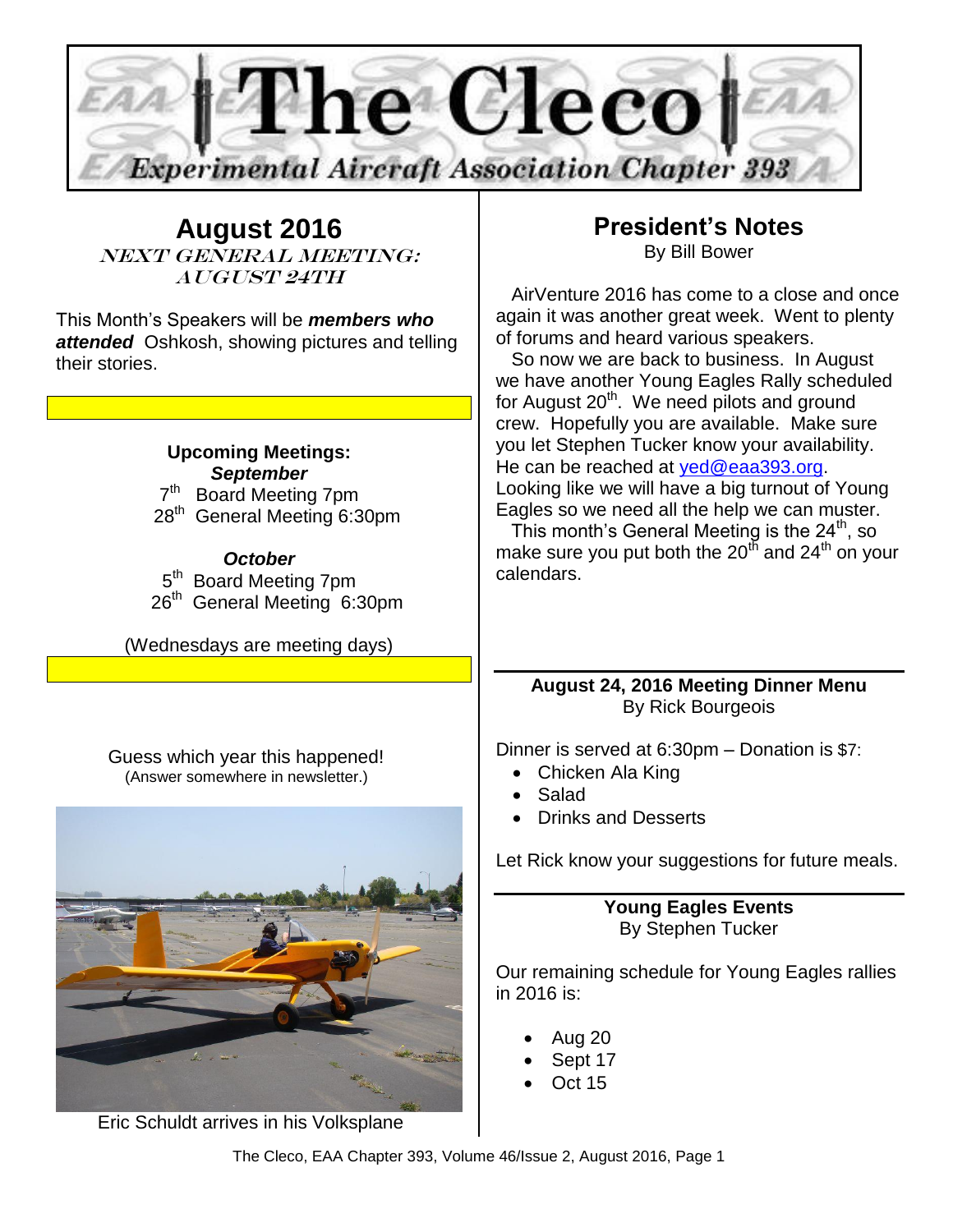#### **August 3, 2016 Board Meeting Notes**

*(Compliments of Ron Lem, sitting in for on-the-road Pete Mitchell)*

Treasurer's report - \$9575.00 reported in the bank.

 Bill O'Brian voted in as new Newsletter Editor. (Scott Achelis proclaimed the vote for a ten year term, but members may want to wait a couple of issues for a possible re-vote.)

 Scott reports clubhouse news that bathroom light works intermittently, and A.C. in fireplace is inoperative.

 Steven reports Young Eagles banner is still up.

 Twelve members are present at this meeting: Bower, Lem, Bourgeois, Jones, Achelis, Holmes, Robinson, Sperling, Davi, Tucker, Egle and O'Brian

 Bill Bower reported he attended a newsletter forum at Oshkosh, and a main message was "Don't make it boring!" Members discussed the timeline for the newsletter for all members to get their information sent in time for publication.

 Bower reminded to not use copywritten material and that the national site allows usage of their articles and information.

 O'Brian said to send newsletter information to his email, and hopes in future to add some creative items.

 Scott's father-in-law Dean "Diz" Laird is a famous World War II fighter pilot Ace, the only one with kills in both Europe and Asia. Scott will try to get him to speak to the club. Vi suggested his bio be put in the newsletter.

 Bill reported there were informal gettogethers that included discussions about building a hangar. After a discussion, someone suggested the club form a committee to develop ideas about creating or finding space to build an airplane. The following members volunteered for the committee: Bill, Ron, Jack and Stephen.

 Members discussed how to increase membership and voted to offer a six month free trial membership to new members.

 For the Young Eagles program someone suggested putting an ad for "Mentor Pilots Needed" to increase the number of pilots.

 All Oshkosh pictures should be sent to: webmaster@eaa393.org

# + POEM OF THE MONTH +

# Because I Fly

Because I fly I laugh more than other men I look up and see more than they, I know how the clouds feel, What it's like to have the blue in my lap, To look down on birds, To feel freedom in a thing called the stick. . .

Who but I can slice between God's billowed legs,

And feel then laugh and crash with his step Who else has seen the unclimbed peaks? The rainbow's secret? The real reason birds sing? Because I fly, I envy no man on earth.

- Grover C. Norwood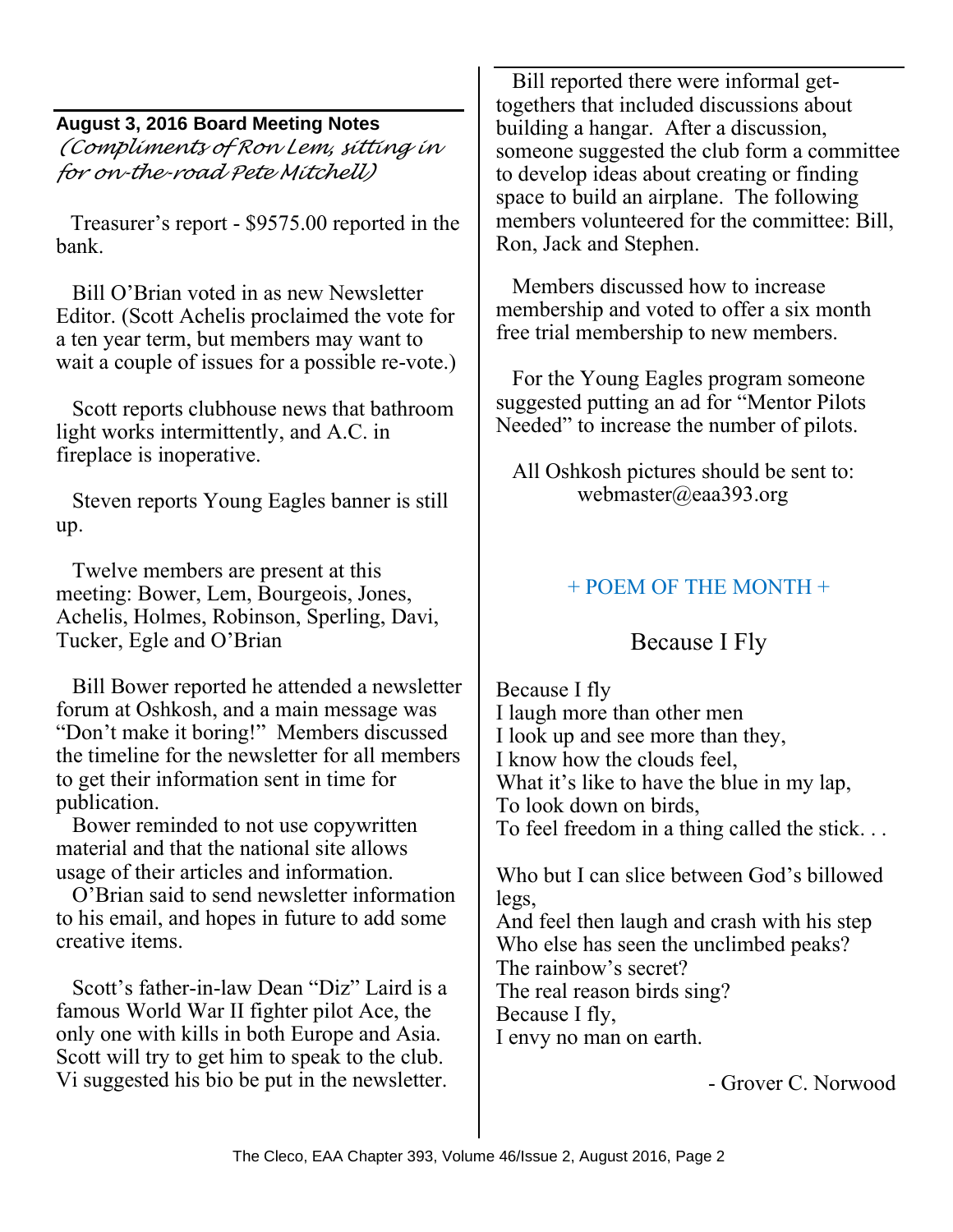#### **To: All Northern California EAA Chapters**

#### From: Jim Booth – Chapter 1175 **Re: EAA Chapter vs. Chapter Competition at the Golden West Fly-In OCTOBER 15, 2016**

#### *NEW !!!!! – Please get this information to your members ASAP*

The Golden West Fly-In will be held at the Marysville Airport on **Saturday, October 15, 2016.** The October venue should provide cooler weather and subdued winds for this year's gathering! The format for Golden West 2016 will again be a one day Fly-In, open to the public at no charge (\$5 auto parking fee). EAA Chapters will continue to have a large role this year with the inclusion of *Young Eagle Flights, Wings Seminars, and the annual EAA Chapter vs. Chapter Competition*.

This year the Chapter Competition will include 1) traditional Aircraft Judging, 2) Flight Competitions (a Spot Landing and Bomb Drop contest), 3) Plus additional points will be awarded to Chapters providing Young Eagles Flights.

The winning Chapter will be awarded a **1 st Place** Photo/Plaque and Prize Money, which **remains at \$350** for 2016 **plus, for the first time, the 2nd Place Chapter will be awarded \$100!** All Competitors and Young Eagle Aircraft (and their passengers) will receive a **free** breakfast voucher courtesy of Golden West. A Saturday Fly-Out with a free breakfast and a fund raiser for your Chapter….sounds like a winner to me! As an additional bonus, Golden West will be providing a fuel discount for all aircraft attending this year's Fly-In.

**Chapter vs Chapter Competition** – (Additional information will be forthcoming)

**Judging -** This year's contest will allow **3** judged entrants per Chapter to include: **2** Homebuilt aircraft plus **1** Antique thru Contemporary (1972 or earlier production) aircraft.

Additional bonus points will be awarded for 1) the variety of aircraft entered, 2) the oldest Homebuilt 3) the oldest Antique/Classic, 4) the oldest participating pilot, and 5) the youngest participating pilot. Those who received "additional points" at G.W. 2015 cannot repeat the bonus points for 2016 but may still enter the competition.

**Flight Competition-** Fixed wing only. Each Chapter may enter **1 or 2** aircraft of any year make or model for the Spot Landing and Bomb Drop competitions. (The winner for the Spot Landing contest from the previous year may participate, but cannot win the event).

**Young Eagles-** Bonus points will be awarded for Chapters providing Young Eagle Flights (limit **2** aircraft per Chapter).

*For planning purposes I need to know if your Chapter plans to participate. If you have any questions, please give me a call. Regards, Jim Booth, H: 530-470-8414, t6booth@hotmail.com*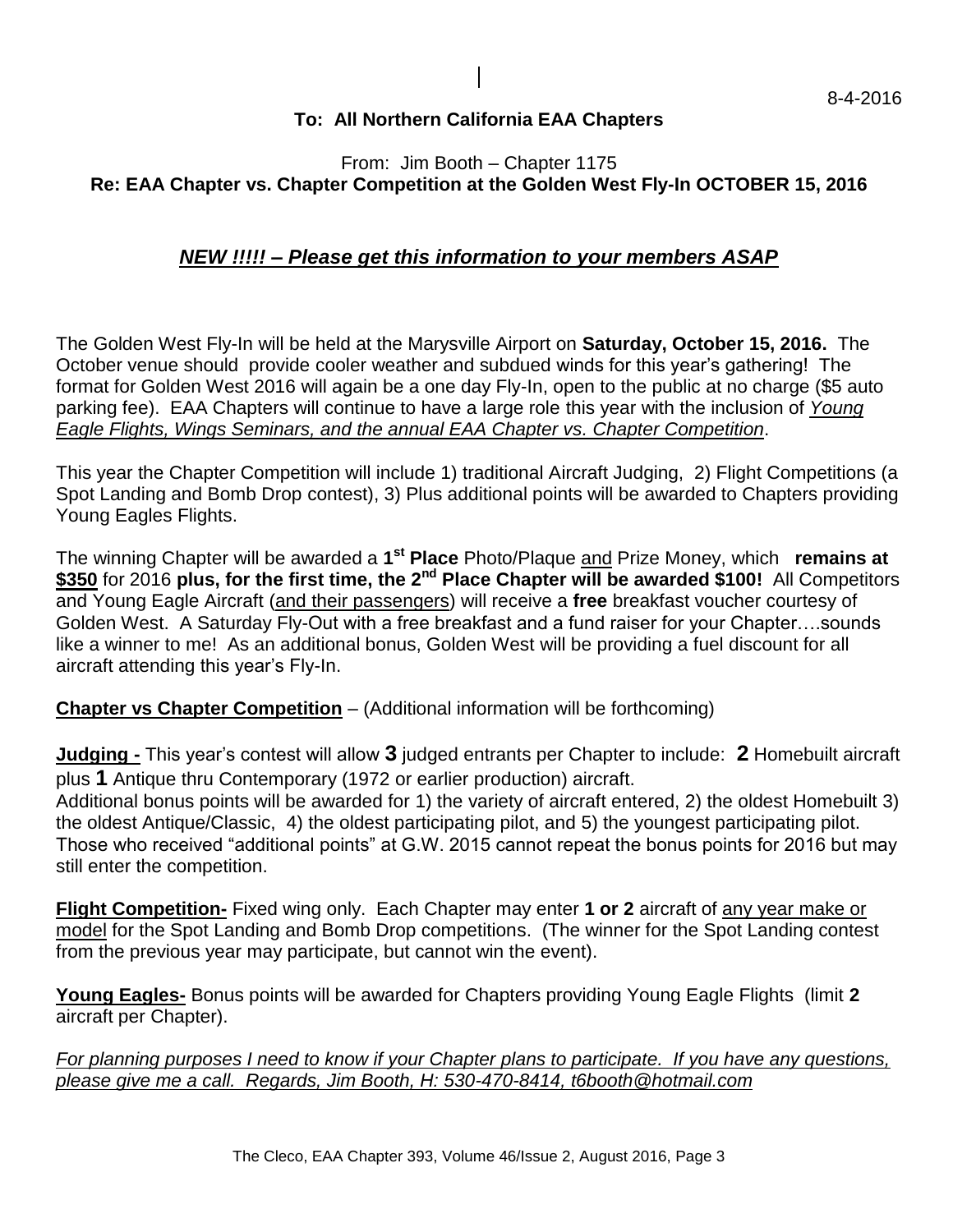### **Old Plane Pictures from Old Newsletters:**

 $(1<sup>st</sup>$  pic answer.  $-$  2011)





P.O. Box 6524, Concord, CA 94524-1524 <http://www.eaa393.org/> Email: [nle@eaa393.org](mailto:nle@eaa393.org)

Officers/Appointees for 2016-2017

President: Bill Bower [pres@eaa393.org](mailto:pres@eaa393.org) 925 813-5172 Vice President: Ron Lem [veep@eaa393.org](mailto:veep@eaa393.org) 415 532-6561 Secretary **Pete Mitchell** [secty@eaa393.org](mailto:secty@eaa393.org) 925 586 6491 Treasurer **Harvard Holmes** [treas@eaa393.org](mailto:treas@eaa393.org) 510 526-5347 Newsletter Editor Bill O'Brian [nle@eaa393.org](mailto:nle@eaa393.org) 925 254-6336 Tech. Counselor **Rick Lambert** [tc@eaa393.org](mailto:tc@eaa393.org) 925 323 0041 Tech. Counselor **Bob Sinclair** [N320sierra@gmail.com](mailto:N320sierra@gmail.com) 925.935.7465 Young Eagles Stephen Tucker [yec@eaa393.org](mailto:yec@eaa393.org) 925 586-5977 Dinner Coordinator Rick Bourgeois [RicFlyer@Comcast.net](mailto:RicFlyer@Comcast.net) 925 432-9076 Buildings Scott Achelis [Achelis1@hotmail.com](mailto:Achelis1@hotmail.com) 925 366-7920 Government Affairs Currently Open Photographer Currently Open Webmaster Renee Robinson [webmaster@eaa393.org](mailto:webmaster@eaa393.org) 510 828 1734

#### *QUOTE:*

"The air up there in the clouds is very pure and fine, bracing and delicious. And why shouldn't it be? - it is the same the angels breathe

> -Mark Twain, *Roughing It*, Chapter xxii, 1886



# **WANTED! HANGAR SPACE FOR RENT!**

 **This local EAA Chapter 393, Concord (Buchanon Field), California is looking to rent a hangar large enough in which to build a kit plane.**

 **Anyone who has any information regarding this plan, please contact this person:**

# Ron Lem